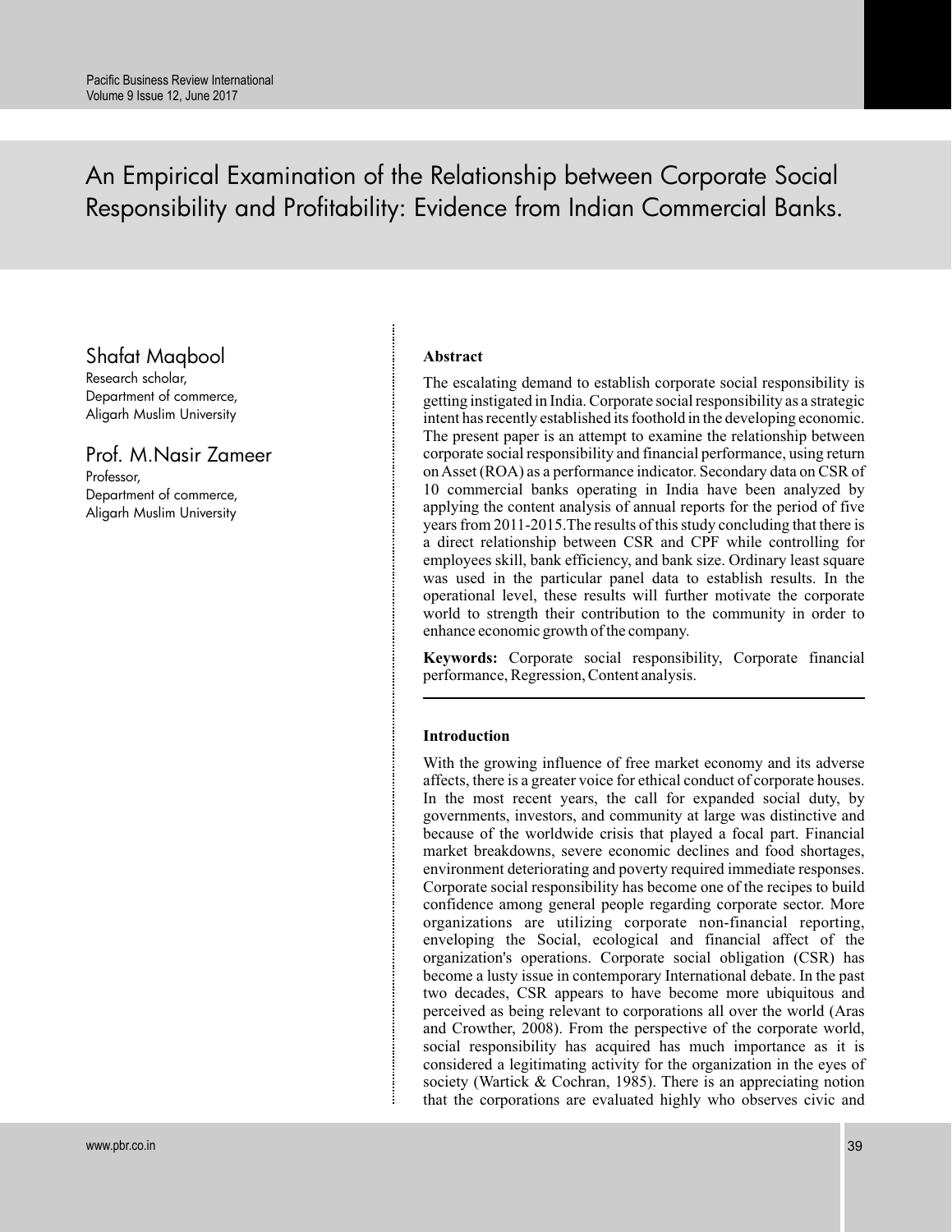ethical behavior while achieving their primary goal of profit maximization. The Corporate world doesn't exist in isolation; it has to mend its behavior for the greater good towards society by the tradeoff between economic Benefits and social responsibility. Companies have progressively assumed responsibilities beyond their own economic activities within the social sphere (Carroll, 1999; Waddock, 2004).The companies are trying to establish some kind of nexus with society to build a strong character for companies, corporation establish CSR as it benefits in corporate public relations, media campaigns and reputation management (Boesso, Kumar, & Michelon, 2013). At the present time, management hardly takes care outside the firm (such as community and public) unless it influxes some economic benefits. Wheelen and Hunger (2012) suggest that corporation has responsibilities to society that extend beyond making profit. CSR is just a guise to cope with government regulation and fawn on the public. Companies are not turning to sustainability for altruistic reasons rather to open new wellsprings of income and development. The old theory that business exits profit still has a dominating mandate, but new tactics have been developed to achieve the profit. In the academic world, a lot of research is going on to find how CSR works with CFP.

## **Objectives of the Study:**

From the literature review, the main objective was set to check the link between corporate social responsibility and corporate financial performance. Does corporate social responsibility have some effect on the profitability of commercial banks in India?

## **Literature Review:**

## **Corporate social responsibility:**

The corporate world is facing the notion of corporate social responsibility wherever it turns nowadays. On a wide range of issues, corporations are encouraged to behave responsibly (Welford and Frost, 2006; Engle, 2006).CSR has moved from being voluntary to the compulsory act of the business. What encompasses CSR has been one of the debating issues from the time CSR has been recognized. Everybody tries to define CSR with their own methodology and keeping native issues under consideration. Carroll is considered one of the important figures in the development of CSR concept. He has given one of the broad definitions of CSR distinct from traditional ones. He suggested that four kinds of social responsibility constitute total CSR: economic, legal, ethical and philanthropic. Carroll (1979; 1991) systematized these responsibilities distinguishing economic, legal, ethical and philanthropic responsibilities. Furthermore, these four categories or components of CSR might be depicted as a pyramid. To be sure, all of these kinds of responsibilities have always existed to some extent, but it has only been in recent years that ethical and philanthropic

activities have taken a significant place. The pyramid of CSR depicted the economic category as the base (the foundation upon which all others rest) and then built upward through legal, ethical and philanthropic categories (Carroll 1991) A concept whereby companies integrate social and environmental concerns in their business operations and in their interaction with their stakeholders on a voluntary basis (commission for the European communities, 2001). Davis (1973) defined CSR as "the firm's considerations of, and response to, issues beyond the narrow economic, technical, and legal requirements of the firm to accomplish social benefits along with the traditional economic gains which the firm seeks. The definitions are diverse in nature .To be more precise there is still no clear and universally acceptable definition of CSR (Votaw and Sethi, 1969; Preston, 1975). The main problem in defining CSR is that it tries to connect the business with the society which changes with space. There are different aspirations of the society in the time and space arena, which make it difficult what encompasses universal CSR. Management focus on CSR activities reflect the specific business needs of a particular timeframe (Waddock, 2008). Some go similarly as saying 'We have searched for a definition and fundamentally there isn't one' (Jackson and Hawker, 2001) There is no agreed definition of exactly what constitutes CSR (Ortiz Martinez and Crowther, 2005). The definitional confusion surrounding CSR might potentially be a significant problem. If competing definitions have diverging biases, people will talk about CSR differently and thus prevent productive engagements.

## **Link between CSR and financial performance:**

Maintaining or improving shareholders return is necessarily the strategic purpose of every company (Jarillo, 2002 and Gemar & Jimenez, 2013) Companies have been in the quest of strategy which will enhance its profit. A Number of techniques have been adopted with the passage of time to achieve this primary goal. Nowadays CSR is used as strategic tool to improve the economic health of the business. Number of studies have been carried in this context .The results of these studies have not been unanimous, relationships are positive, negative and neutral

While a positive consensus seems to appear (Margolis et al. 2009), yet, this consensus is still fragile, since a range of recent studies support for either negative (Mittal et al., 2008) or mixed results (Schreck, 2011).

## **a) Positive relationship between CSR and financial performance:**

Some writers claimed that CSR and CFP are positively correlated; CSR does increase the profit of a business. There have been numerous studies that have evaluated the relationship Between CSR and corporate performance. Orlitzky et al. (2003) conducted such a study and found that there is a positive association between CSR and corporate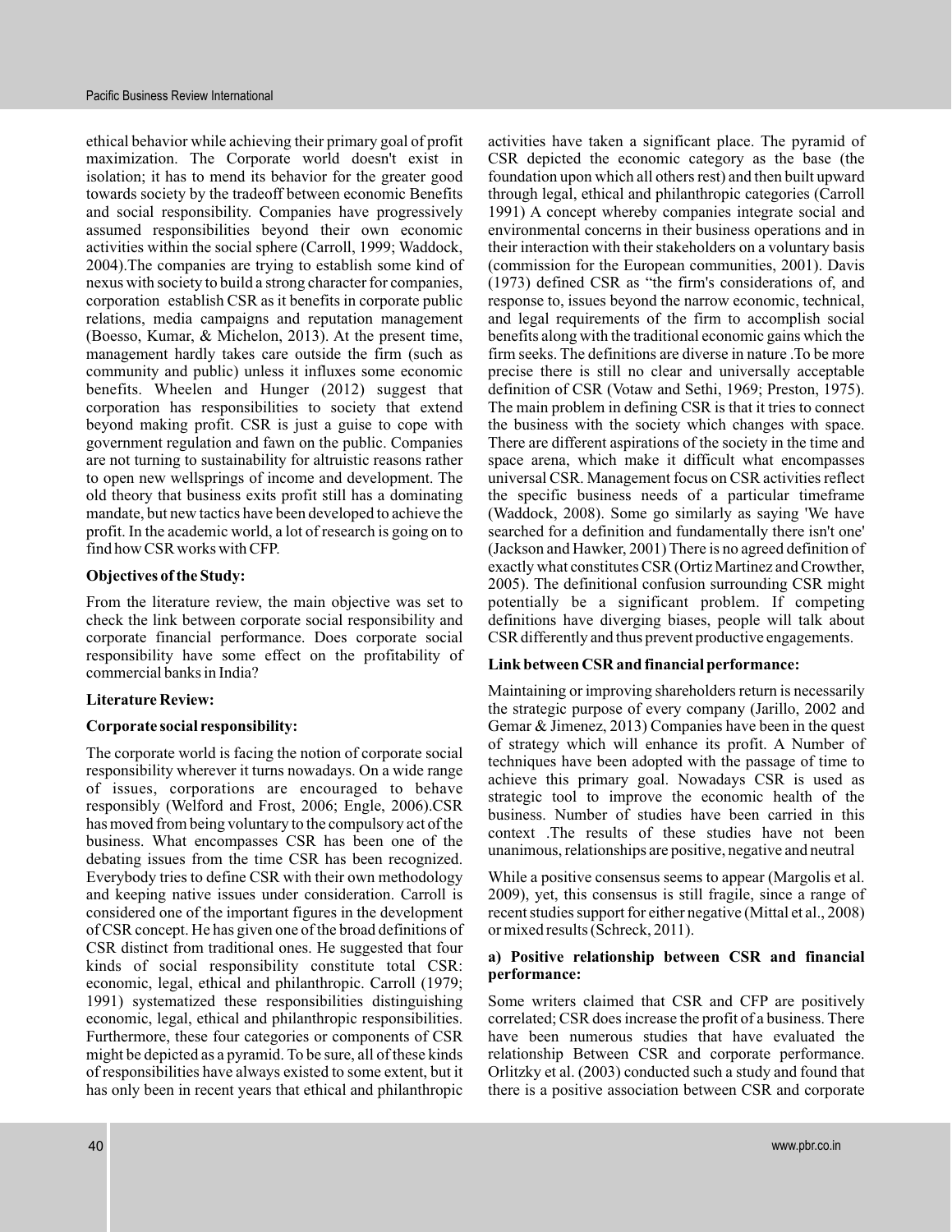financial performance (CFP) across the industries. In a subsequent study, Margolis et al. (2007) found there only to be a small positive Relationship between CSR expenditure and corporate performance. He states that the strength of this relationship depends on the type of CSR expenditure being undertaken. With most preferred are charitable and environment activities. Nurn and Tan (2010) have identified the intangible benefits of CSR on firms, via, attracting better employees, enhancement of employee commitment and productivity that consequently result in reduction of operating costs leading to improved financial performance. Waddock and Graves (1997) puts that there is a virtuous circle in CSR and CFP based on slack resource and good management.CFP increases CSR and in turn, CSR increases CFP. Many reasons are attached why market appreciated CSR activities i.e. cost saving, improving reputation, future action from authorities otherwise could result in high costs for companies (Bird, Hall, Momentè & Reggiani, 2007).

## **b) Negative relationship between CSR and financial performance:**

Henderson (2001) has given a vote against social responsibility. He argued that concept of CSR is severely damaging the competitiveness of business, Adopting CSR can increase cost, he also highlighted that manager will be struck in numerous goals and satisfying outside parties are not easy at all. In this regard, studies have found that there is a negative correlation between CSR and CFP as CSR as an expense are greater than the return as a result of responsible behavior. Those rooted in neoclassical economics argue for a negative correlation between CSR and firm value. They contend that CSR expenditure unnecessarily raises a firm's costs and so places it at a competitive disadvantage viz-a-viz its competitors (Friedman, 1970; Jensen, 2002).Cordeiro and Sarkis (1997) found a significant and negative relationship between environmental proactively and performance expectations for the profit per share for 5 years, in a sample of 523 U.S. companies. Vance (1975) note a negative relationship between CSR practices and companies' profits, while Walley and Whitehead (1994) and Korten (2001) reach a similar conclusion. In pursuit of CSR, Firms have to sacrifice their primary goal by subscribing to CSR.CSR has become a shield for the fraudulent business giants, by highlighting CSR contribution business people tries to divert the attention of general public from the foully activities of the business.

## **c) Neutral relationship between CSR and financial performance:**

This group has proposed that there are numerable variable that influence on the relationship between CSR and CSP, so the overall impact is neutral (Ullman, 1985). Good number of finding who support the neutral association between CSR and CFP. Abbott and Monsen (1979) studied the contents of

the Fortune 500 companies' annual reports. These show a neutral effect of the companies' social performance on corporate financial performance. They have the notion that CSR should in no way correlated with financial performance, a business can contribute to the society on rational grounds, as companies holistically depend on the society so it is their utmost duty to return back without intentions of monetary return. Aupperle, Carroll and Hatfield (1985); Williams, Medhurst and Drew (1993); and Gunningham (2003) also find no relationship between social responsibility and profitability. McWilliams and Siegel (2001) states that there exists an "ideal" level of CSR, which managers can decide by doing cost benefit-analysis. They established a neutral relationship between CSR and financial performance.

Concluding the discussion on the link between CSR-CFP, there are different opinions by different researchers. A positive, negative and neutral relationship exists. Inoue and Lee (2011) explained such contradictory results by noting three key methodology issues that have not been resolved: (1) the use of multi-industry samples, (2) cross cutting-observations and (3) the aggregation of different dimensions.

## **Profitability:**

Financial performance can be measured on accounting based measures and market based returns.Accounting based measures are treated as appropriate, as it measures the overall performance of the business. Mostly financial performance is measured by the variables namely return on asset, return on equity, and return on investment. Tafri et al., (2009), Qin & Dickson (2012), have stated that financial performance of banks is also known as profitability which is normally measured by return on asset and return on equity. Hull and Rothenberg (2008, pp.785), "ROA represents the profitability of the firm" Profitability was measured by Hackston and Milne (1996) by average ROE and average ROA. In the current study, we have given preference to ROA.

## **Database and methodology:**

## **a)Data and Sample of the Study:**

The present study is analytical and empirical in nature which intends to draw a relationship between corporate social responsibility and financial performance of the commercial banks in India. Regarding Indian banking sector a limited number of studies depicting the present senior. Therefore present study tries to study the relationship between CSR and financial performance in order to improve the understanding of the particular topic and the magnitude of the relationship. For the present study ten banks have been selected based on the basis of market capitalization, five from each private and public sector as representative banks. Secondary data have been used in our study for collecting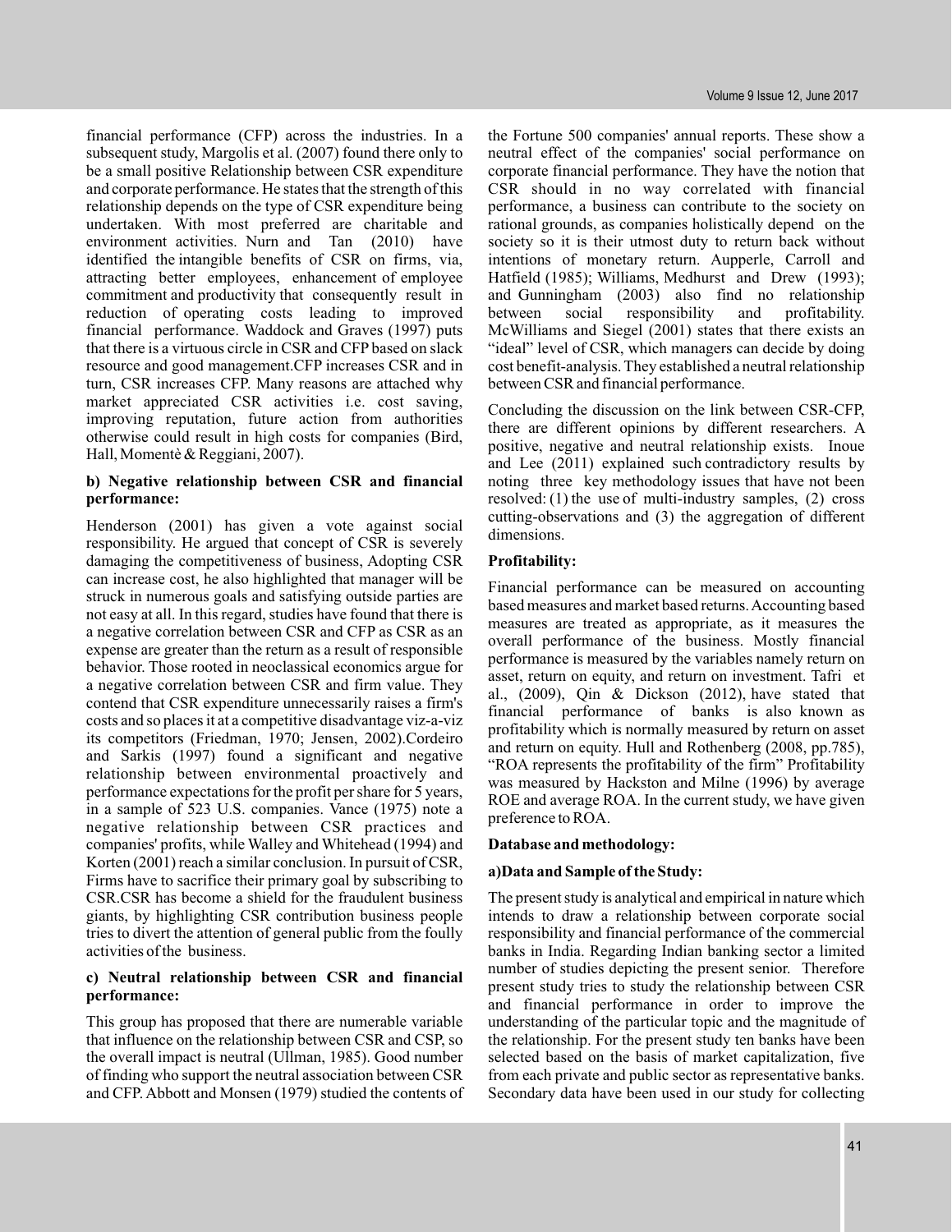information on CSR, CFP and control variables which may affect financial performance .Data have been collected mostly from the annual reports of the concerned banks and some relevant websites (moneycontrol.com).Websites are a form of secondary data and have some distinct advantages over other data source for research purpose (Gilbert, 2008). Likewise, annual reports are the main corporate document which represents the company. Besides a number of previous studies have measured CSR on the basis of information disclosed in annual reports (Abbott and Monsen 1979). In order to carry out the present study, five-year data has been taken from 2011-2012 to 2015-2016 from the aforesaid ten banks. This five year period was the recent period for which the data were easily available.ROA has been dependent variable and CSR as a main independent variable, while employee's skill, bank efficiency, and bank size has been incorporated as control variables.

## **b) Measurement of CSR:**

In the present study, in order to measure corporate social responsibility CSR Measurement Instrument has been constructed given in the appendix I. CSR was measured through four dimensions consists of 32 item with each having under its realm of 8 items. The four dimensions were the community, environment, human resource management and others (diverse items).To construct dimension inspiration has been taken from Mishra and Suar (2010) they measured CSRD on employee, customer, supplier, community and environment Dimensions. Further CSR dimensions and items covered in CSR Measurement Instrument are based on review of literature (Abbott and Monsen 1979; Brown 2001; Centre for Corporate Research and Training 2003; Confederation of Indian Industry 2002; Krishna 1992; Rashid and Ibrahim 2002); thereby content analysis was used to measure the CSR score from annual reports of commercial banks. Content analysis is defined as a method of codifying text into different groups depending on selected criteria (Weber, 1990). The more information is disclosed about CSR by the company, more the company is engaged with CSR spending .Different methods have been used to codify the text to make it meaning full. In this study, the inspiration for scoring procedure has been taken Ernst and Ernst (1978) and Abbott and Monsen (1979) according to which an item is scored one if disclosed and zero if not. Thereafter CSR has been converted in percentage terms by the following formula.

| CSR score        | No. Of CSR items     |      |
|------------------|----------------------|------|
| Of a company $-$ | adopted by a company | ×100 |
| (in percentage)  |                      |      |

Total no. of items in the dimension.

## **c) DataAnalysis Techniques:**

The study has employed linear multiple regression to test the relationship between corporate social responsibility and financial performance of commercial banks in India. For the powerful investigation of the information, STATA and Msexcel has been used. Further, analysis of variance (ANOVA) has been utilized to test the significance of model at 5 percent level of significance. Also, parametric tests like Ftest and t-test have been put to use to check the appropriateness and significance of the relationship between the variables under consideration.

Further correlation metric has been drawn to check the relationship between independent variables. Lastly, multi collinearity and Wooldridge tests have been used to understand the multi collinearity and serial correlation respectively. We have transformed one of our control variables, namely, Size (by taking their logarithms) to make the linear regression model more adequate. Lagrange multiplier test shows that OLS is the appropriate technique for analysis of particular data.

## **d)Analytical model:**

For analysis, ordinary least square has been used, and model summarizes as:

 $FP = \alpha + \beta1.Csr + \beta2.ESkill + \beta3.eff + \beta4.size + \epsilon it$ 

Where:

- $\alpha$  is the intercept term.  $\bullet$
- $β1, β2, β3, β4$  are the coefficient for the independent variables. .
- FP=this measures the profitability of the firm, is proxy variable for profitability. .
- CSR=corporate social responsibility which were measured by content analysis.  $\bullet$
- Eskill=employees skills calculated by salaries and wages of the employees divided by net sales. .
- Eff= efficiency calculated by cost of sales divided by total sales, total income has been used as proxy variables for total sales. .
- : Stands for error term. εit .

## **Analysis and Interpretation of Data:**

## **a)Descriptive Statistics:**

Table 1-represented the descriptive statistics of all the variables under study. The depended variable Return on assets (ROA) has the mean of 0.010 and standard deviation (SD) of 0.007 that is variables on the average disperse meagerly; the said variable varies from -0.009 to 0.017. Among other four variables which are independent in the model, CSR has a mean of 0.51 and standard deviation of 0.16. Employee's skill has a mean of 0.09 and standard deviation of 0.02. Likewise, efficiency has a mean of 0.88 and standard deviation of 0.11. Size has a mean of 9.57 and standard deviation of 0.46, size has the highest dispersion among all five variables (0.46) which means assets among banks varies considerably, as total assets represent the size of the banks.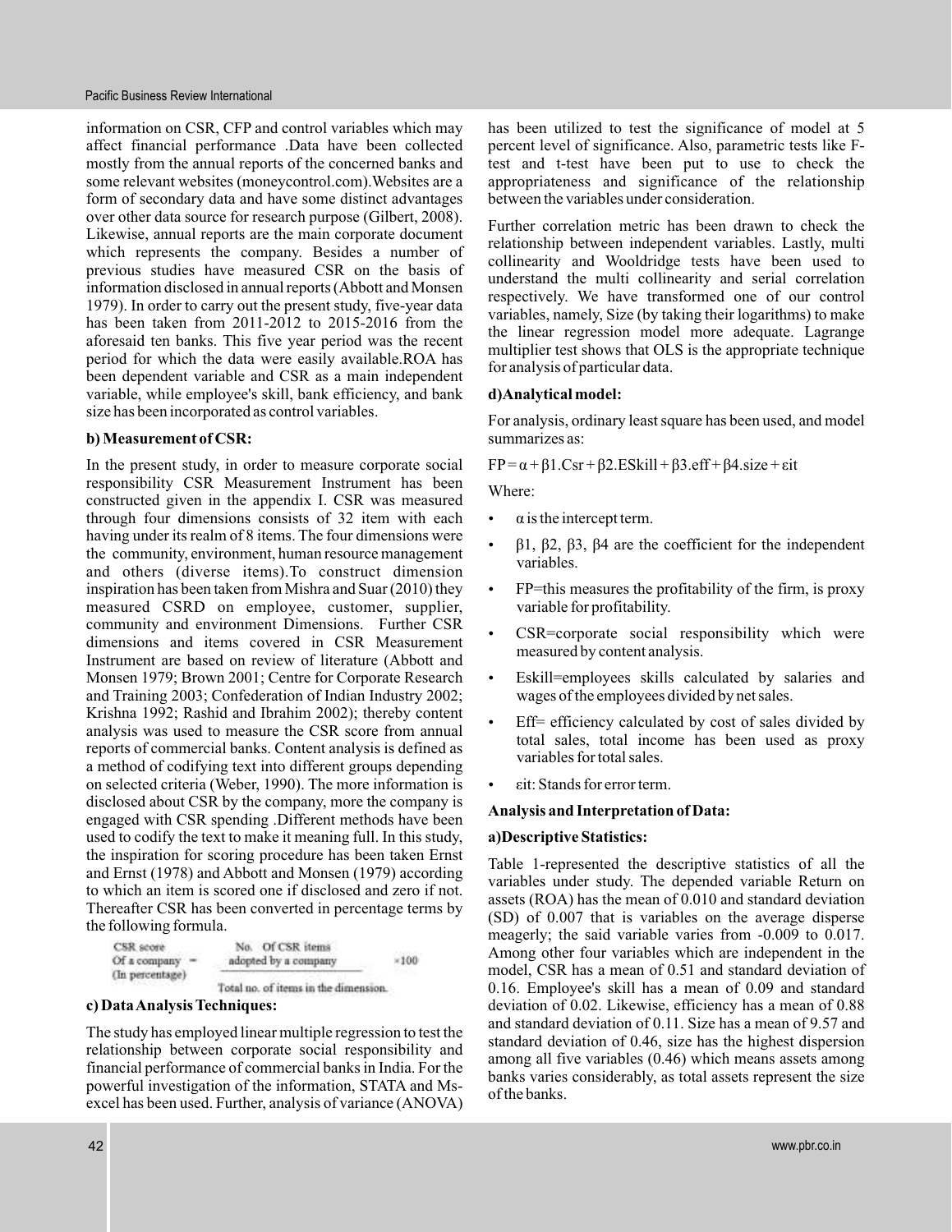| Table-1 descriptive statistics |       |         |          |       |  |  |
|--------------------------------|-------|---------|----------|-------|--|--|
| <b>Variable</b>                | Mean  | Std.dev | Min      | Max   |  |  |
| Roa                            | 0.010 | 0.007   | $-0.009$ | 0.017 |  |  |
| Csr                            | 0.51  | 0.16    | 0.06     | 0.84  |  |  |
| Emp skill                      | 0.09  | 0.02    | 0.06     | 0.19  |  |  |
| <b>Efficiency</b>              | 0.88  | 0.11    | 0.28     | 1.13  |  |  |
| <b>Size</b>                    | 9.57  | 0.46    | 7.71     | 10.35 |  |  |

*Source: Results obtained from using stata software.*

| Table-2 Mean of Banks |       |       |                 |                   |             |  |
|-----------------------|-------|-------|-----------------|-------------------|-------------|--|
| <b>Items</b>          | Roa   | Csr   | <b>Empskill</b> | <b>Efficiency</b> | <b>Size</b> |  |
| <b>HDFC Bank</b>      | 0.016 | 0.525 | 0.076           | 0.838             | 9.688       |  |
| <b>ICICI Bank</b>     | 0.015 | 0.475 | 0.078           | 0.723             | 9.769       |  |
| <b>KMB</b> bank       | 0.015 | 0.612 | 0.126           | 0.856             | 8.998       |  |
| <b>AXIS</b> bank      | 0.015 | 0.587 | 0.070           | 0.839             | 9.227       |  |
| Indus India bank      | 0.015 | 0.675 | 0.079           | 0.861             | 8.949       |  |
| <b>SBI</b> bank       | 0.006 | 0.551 | 0.146           | 0.920             | 10.247      |  |
| <b>PNB</b> bank       | 0.005 | 0.581 | 0.126           | 0.944             | 9.737       |  |
| Canara bank           | 0.004 | 0.443 | 0.087           | 0.954             | 9.672       |  |
| <b>Bank of Baroda</b> | 0.004 | 0.443 | 0.093           | 0.933             | 9.777       |  |
| <b>Bank of India</b>  | 0.002 | 0.293 | 0.100           | 0.974             | 9.715       |  |

*Source: Results obtained from using stata software .*

Table-2 provides information about the mean values of the selected commercial banks. While amongst all the banks, HDFC scores highest on ROA variable, which is 0.016, which mean HDFC has sound financial performance amongst other banks.As far as CSR is concerned Indus India bank score highest, which is 0.675, means the bank invests much for the society, and is second on the profitability parameters, gives a raw indication of CSR-CPF linkage likewise, Kotak Mahindra bank, axis bank and PNB follows

the CSR spending.SBI tops the list in employees skills by scoring 0.146.Bank of India and SBI tops in efficiency and size by scoring 0.974 and 10.247 respectively. In CSR and ROA private banks lead while public sector banks lead in employees' skill, efficiency, and size. Private Banks lags behind public banks in size show that some giant banks are still controlled by the state, but are less capable of putting them to use effectively, as HDFC leads as far as ROA is concerned.

## **b) Correlation analysis:**

| Table-3 correlation matrix |           |          |          |            |       |
|----------------------------|-----------|----------|----------|------------|-------|
|                            | Roa       | Csr      | empskill | efficiency | size  |
| Roa                        | 1.000     |          |          |            |       |
| Csr                        | $0.284*$  | 1.000    |          |            |       |
| Empskill                   | $-0.372*$ | 0.009    | 1.000    |            |       |
| <b>Efficiency</b>          | $-0.698*$ | $-0.109$ | $0.296*$ | 1.000      |       |
| size                       | $-0.698*$ | $-0.079$ | $0.285*$ | 0.176      | 1.000 |

*Correlation is significant at the 0.05 level (two tailed). Source: Results obtained from using stata software.*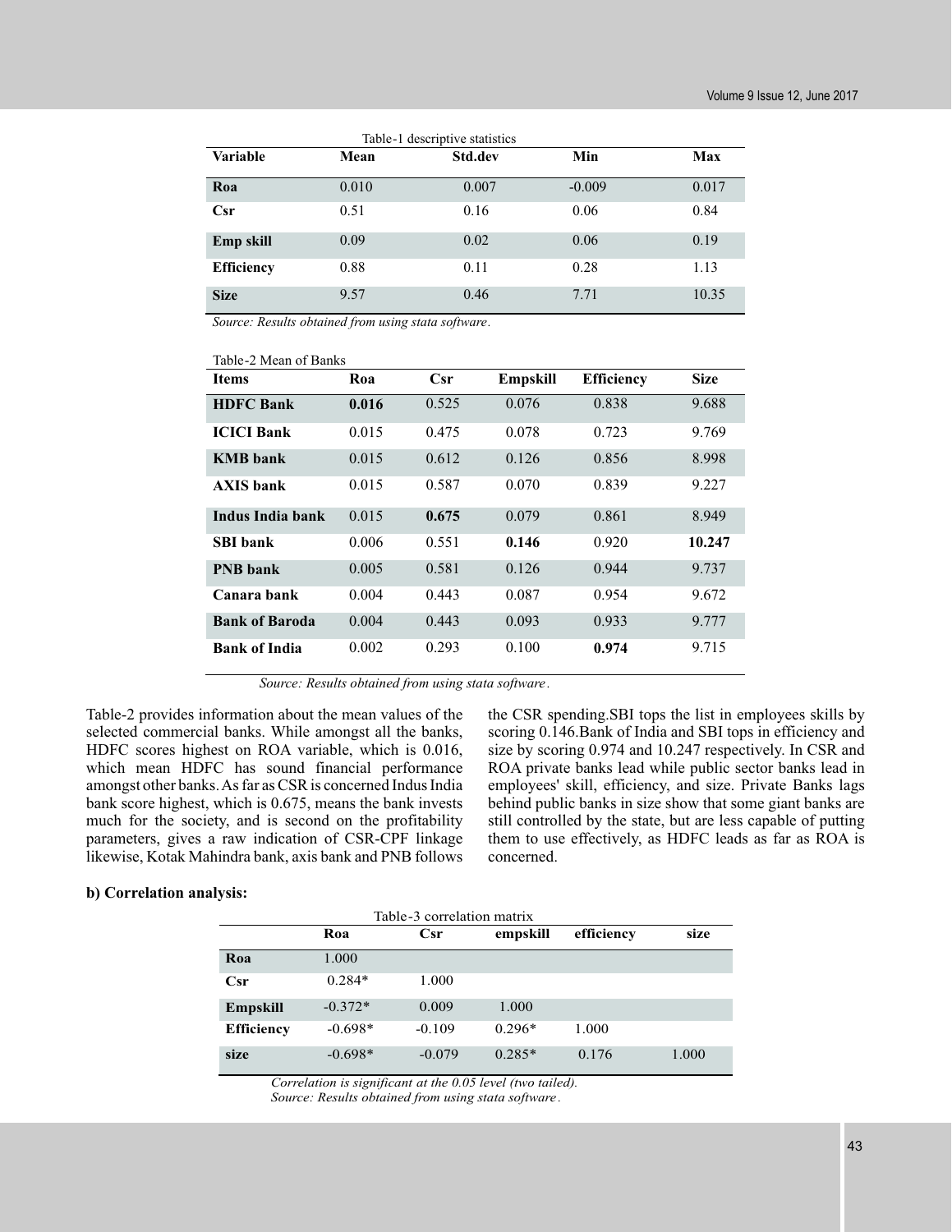Table-3 Depicts correlation among all the variables under consideration.ROA and CSR has a significant positive correlation at 5% level of significance, which means when one is increased or decreased another follows the same direction. But, ROA has significant negative correlation with other three variables I.e. employees skill, bank efficiency, and bank size that means an increase in one variable is accompanied by a decrease in another and vice versa. Among the independent variables size and efficiency correlates negatively while empskill have positive correlation with the CSR, but the relationship is statistically insignificant. Employee's skills have a significant correlation with efficiency and size. Likewise, efficiency has a positive correlation with size but is statistically insignificant.

#### **c) Collinearity statistics:**

Table 4 depicts the collinearity among the independent variables. The threshold limit to check collinearity is 10; if VIF exceeds 10 then there is multi collinearity (Kutner 2004). It is quite clear that VIF value doest exceed the threshold limit of 10. So there is no multi collinearity as the VIF value for all the variables ranges from 1.02 to 1.17. In addition to VIF tolerance level is also used to detect chance of multicollinearity among independent variables, for which the value in the above table is not near to zero. In the sequel of these maxims, we conclude that there is no issue of multicollinearity between the particular variables (Gujarati & Porter 2009 and Marquardt, 1970).

| Table-Collinearity statistics |        |                  |  |  |  |
|-------------------------------|--------|------------------|--|--|--|
| variables                     | $VIF*$ | <b>Tolerance</b> |  |  |  |
| CSR                           | 1.02   | 0.980716         |  |  |  |
| Empskill                      | 1.17   | 0.852800         |  |  |  |
| <b>Efficiency</b>             | 1.12   | 0.891902         |  |  |  |
| <b>Size</b>                   | 1.11   | 0.904487         |  |  |  |
| <b>Mean VIF</b>               | 1.10   |                  |  |  |  |

*Source: Results obtained from using stata software*

**VIF**-value inflation factor

## **d) Regression model summary:**

From the table 5, we can draw inferences that there are four independent variable which have bearing on profitability of the commercial banks, all the concerned variables are quantified and measured by respective parameters. Any undesirable deviation from the variables will negatively affect the profit and will be treated as risk. The F-stat of 19.10(p-value =  $0.00$ ) is significant at 5% shows that model is apt and fit, and accepting the hypothesis of significant linear relationship between dependent and independent variables. It is also indicative of the joint statistical significance of the model. The goodness of fit  $(R^2)$  value is 0.62 which is quite appropriate and suggests that model explains 62% of the systematic variations in ROA with an adjusted value of 0.59.In other words, 62% change in ROA is explained by these 4 variables and rest 38% are outside the parameters of this model, which are excluded.

#### **e) Statistical Inferences:**

#### **i) Return on assets (ROA):**

Table-5, the coefficient of correlation for ROA is 8.1% which infers that holding all the independent variable zero there would be a profitability of 8%.

#### **ii) Corporate social responsibility:**

Table-5, Model T reveals a significant positive relationship between corporate social responsibility and financial performance. The regression coefficient of 8% reveals that if there is 1% change in CSR profit will change by 8% .The findings of our study are in consonance with those observed by Russo and Fouts (1997), Waddock and Graves (1997), Ruf et al. (2001), Simpson and Kohers (2002) and Tsoutsoura (2004). The costs involved in CSR are much lesser than the return made. Momentè and Reggiani, (2007) pointed out that CSR is appreciated in market because it creates positive word of mouth, saves implicit costs of the company. Moreover, an authority gives less attention towards these companies.

| Table-5 Regression analysis |                       |                            |                          |                     |                         |  |
|-----------------------------|-----------------------|----------------------------|--------------------------|---------------------|-------------------------|--|
| Independent<br>variable     | Dependent<br>variable | <b>Beta</b><br>coefficient | <b>Standard</b><br>error | <b>T-statistics</b> | T value or<br>sig.value |  |
| (constant)                  | <b>ROA</b>            | 0.081                      | 0.014                    | 2.05                | 0.000                   |  |
| Csr                         |                       | 0.080                      | 0.003                    | 2.05                | 0.046                   |  |
| Empskill                    |                       | $-0.030$                   | 0.025                    | $-1.21$             | 0.234                   |  |
| <b>Efficiency</b>           |                       | $-0.036$                   | 0.005                    | $-6.18$             | 0.000                   |  |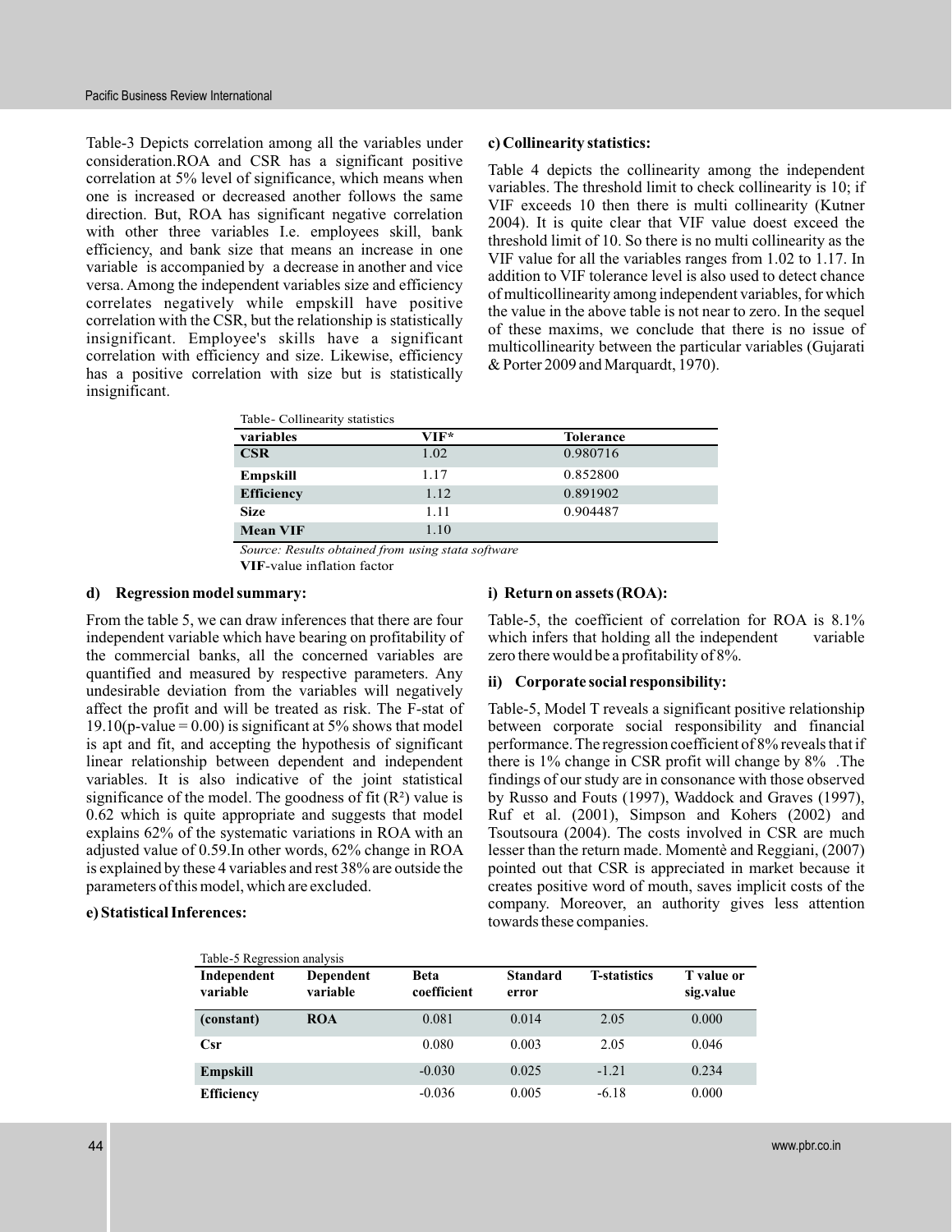| <b>Size</b> |                             | $-0.004$ | 0.001 | $-2.90$ | 0.006 |
|-------------|-----------------------------|----------|-------|---------|-------|
|             | R square                    | 0.629    |       |         |       |
|             | <b>Adjusted R</b><br>square | 0.596    |       |         |       |
|             | <b>F</b> statistics         | 19.10    |       |         |       |
|             | Prob (f stats)              | 0.000    |       |         |       |
|             | Autocorrelation Prob>       | 0.1995   |       |         |       |

Predictor: **Csr**-corporate social responsibility, **Empskill**-employees skills, **Efficiency**-Bank efficiency, **size**-size of the bank.

Dependent variable: **ROA**-Return on Assets.

*Source: Results obtained from using stata software.*

The regression equation for the model would be:

**ROA=0.081+0.080Csr+ (-0.030) Eskil+ (-0.036) eff+ (-0.004) size.**

## **iii) Employee's skill:**

Table 5, the regression coefficient for employee's skill is  $-3$ percent which highlights that there is a negative correlation between ROA and employees skills. If employee's skills are increased by 1 percent profit will get reduced by 3 percent, but the results are statistically insignificant, means that higher expenditure on employees may not always be fruitful due to faulty and ineffective personal policies of the management. Since employee's skill is measure by salary divided by Net sales, these results are expected. Another thing is that as salary increases there may be negative profits, because money does not guarantee you a return.

## **iv) Bank efficiency:**

Table-5, the statistical observation for this variable is – .036.which signifies that for every 1 percent decrease in efficiency profit will increase by 3.6 percent. Since efficiency was calculated by total expenditure/ total profit then the high ration would mean the company is inefficient, hence inverse relationship found in this study is expected and justifiable.

## **v) Bank Size:**

Table-5, our study shows a significant negative correlation between size and profitability as our coefficient if -.4 percent. It is worth mentioning that our findings resembles with Simpson and kohers (2002) and ruf et al. (2001). The reasons for such kind of results are that with the increase in the size of a firm, its diseconomies (expensive land, less control) overpower scale of economies.

## **Conclusion:**

The point of this exploration is to inspect the relationship amongst CSR and CFP. The study used regression analysis to set up the relationship between CSR and CFP among commercial banks. Firms were selected on the basis of market capitalization with employees' skills, bank efficiency, and bank size as control variables. The noteworthy finding of the study is that corporate social responsibility does impact financial performance. The consequences of this investigation shows that firm should display more prominent worry to enhance profitability and reputation by means of expanding their CSR expenditure. This outcome likewise is in line with earlier studies that discovered huge and positive relationship amongst CSR and CFP.As indicated byWaddock and Graves (1997), the better social execution of organizations would guarantee more noteworthy financial outcomes. The Corporate world continually is in search activities which will enhance their goodwill, CSR is one among them.Where the company can build a reputation via corporate social responsibility, in the past, CSR which was receiving a trivial response from corporate world has become a crucial concern in recent times as a result of the global attention that the subject of has attracted. Likewise, CSR should be the part of strategic planning in order to create value for their products and ultimately benefiting shareholders. Effective CSR strategies can attract stakeholders, such as socially conscious consumers and investors, to increase their willingness to buy and invest, respectively.

## **Suggestions:**

- For the successful business performance, corporations need to influx CSR into business as a strategic intent, rather merely rating it as a philanthropy activity. Business people should shun the practices of donating to charitable cause without any backup and concrete plan.
- CSR disclosure needs to be made publically to match with the international standards. Such reporting will prove the sincerity of their efforts to their stakeholders.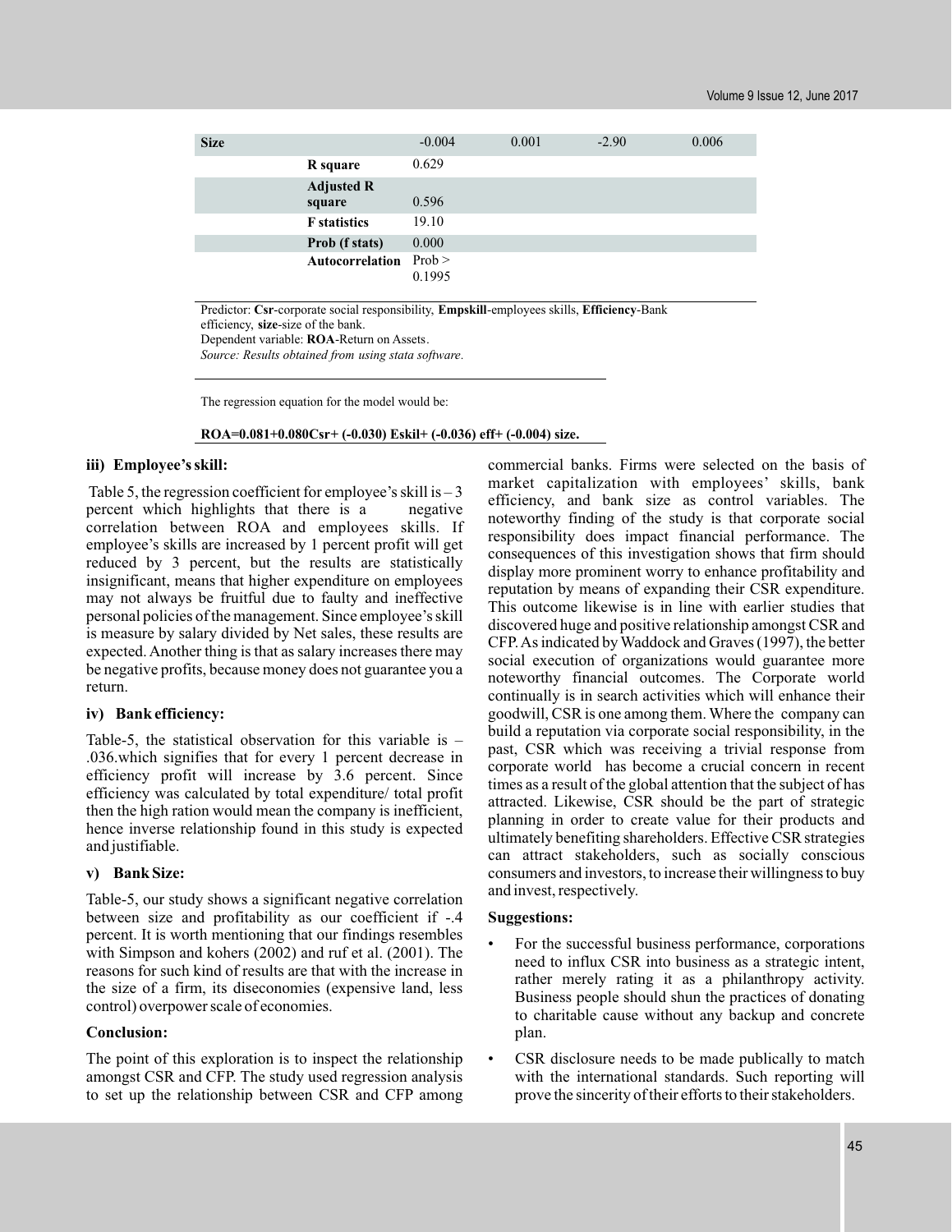- Promoting multi stake holders approach, by taking both internal and external into cognizance. Most of the Indian firms have been focusing on the external stake holder while ignoring the employees training. workplace environment, and human rights abuse.
- Ensure greater understanding with the government to invest primarily for the nation building.
- Organizations should be encouraged to invest above the threshold limit of 2 percent.

## **Limitations of the study:**

- The first thing is study used content analysis to measure corporate social responsibility which at the best is a bit subjective. The instrument used was self-reported disclosure which may creep some biasness.
- Another limitation of this study is that sample size and timeframe, which is, data was taken from ten companies for five years study the relationship.
- Another limitation is we have used accounting based measure to represent financial performance, stock market performance was ignored which might show different results.
- One of the main limitations of this study is that content CSR score does not take into account the kind of CSR a firm engages in different types of CSR (altruistic vs. strategic CSR) can have a very different effect on profitability. When score is pooled into single score the respective effects might cancel each other.

## **Reference**

- Wan Suhazeli, 2014.Does Corporate Social Responsibility Lead to Improve in Firm Financial Performance? Evidence from Malaysia, International Journal of Economics and Finance; Vol. 6, No. 3.
- Shveta Kapoor, 2010. Does it pay to be Socially Responsible? An Empirical Examination of Impact of Corporate. Global Business Review, 11:2 (2010): 185–208.
- Joscha Nollet, 2015. Corporate social responsibility and financial performance: A non-linear and disaggregated approach, ECMODE-03803; No of Pages 8.
- Osemwegie ero omeghie joy, 2016. Corporate social responsibility and corporate financial performance in developing economies: the Nigerian experience, ng-journal of social development, vol. 5, no. 4, august 2016.
- Theofanis Karagiorgos, 2010. Corporate Social Responsibility and Financial Performance:
- An Empirical Analysis on Greek Companies, European Research Studies, Volume XIII, Issue (4), 2010.
- WALTER F. ABBOTT, 1979. On the Measurement of Corporate Social Responsibility:
- Self-Reported Disclosures as a Method of Measuring Corporate Social Involvement, ©Academy of Management Journal 1979, Vol. 22, No. 3, 501- 515.
- Porter, M.E. and M.R. Krammer. 2002. 'The Competitive Advantage of Corporate Philanthropy', Harvard Business Review, 80(12): 56–68.
- Calcutta: Centre for Social Markets. Available at www.csmworld.org/public/pdf/social\_respons.
- Archie B. carroll,1999. Corporate Social Responsibility: Evolution of a Definitional Construct. Business and society,vol.38 no.3,September 1999 268-  $295@1999$  sage publication.
- Namita Rajput, 2012. Linking CSR and financial performance: an empirical validation, Problems and Perspectives in Management, Volume 10, Issue 2, 2012.
- Rusnah Muhamad, 2008. Corporate Social Responsibility, Corporate Financial Performance and Institutional Ownership: Evidence from Malaysia, https://www.researchgate.net/ publication/ 263969716.
- Milton Friedman, 1970. The Social Responsibility of Business is to Increase its Profits, The New York Times Magazine
- Guajarati, D.N and Porter, D.C. (2009). Basic Econometrics Fourth Edition, Tata McGraw Hill E d u c a t i o n Private Limited, New Delhi.
- Hair, J.F. Jr, R.E. Anderson, R.L. Tatham and W.C. Black. 2005. Multivariate Data Analysis. Delhi: Pearson Education Pte. Ltd.
- Milne, M.J. and Adler, R.W., 1999. Exploring the reliability of social and environmental disclosures content analysis. Accounting, Auditing and Accountability Journal, 12(2), pp.237–256.
- Hsiu-Fang Hsieh, 2005. Three Approaches to Qualitative Content Analysis, QUALITATIVE HEALTH RESEARCH, Vol. 15 No. 9, November 2005 1277- 1288.
- Nelling, E., & Webb, E. (2008). Corporate social responsibility and financial performance: the virtuous circle, Revisited. Springer Science & Business Media, 32(8), 197–209.